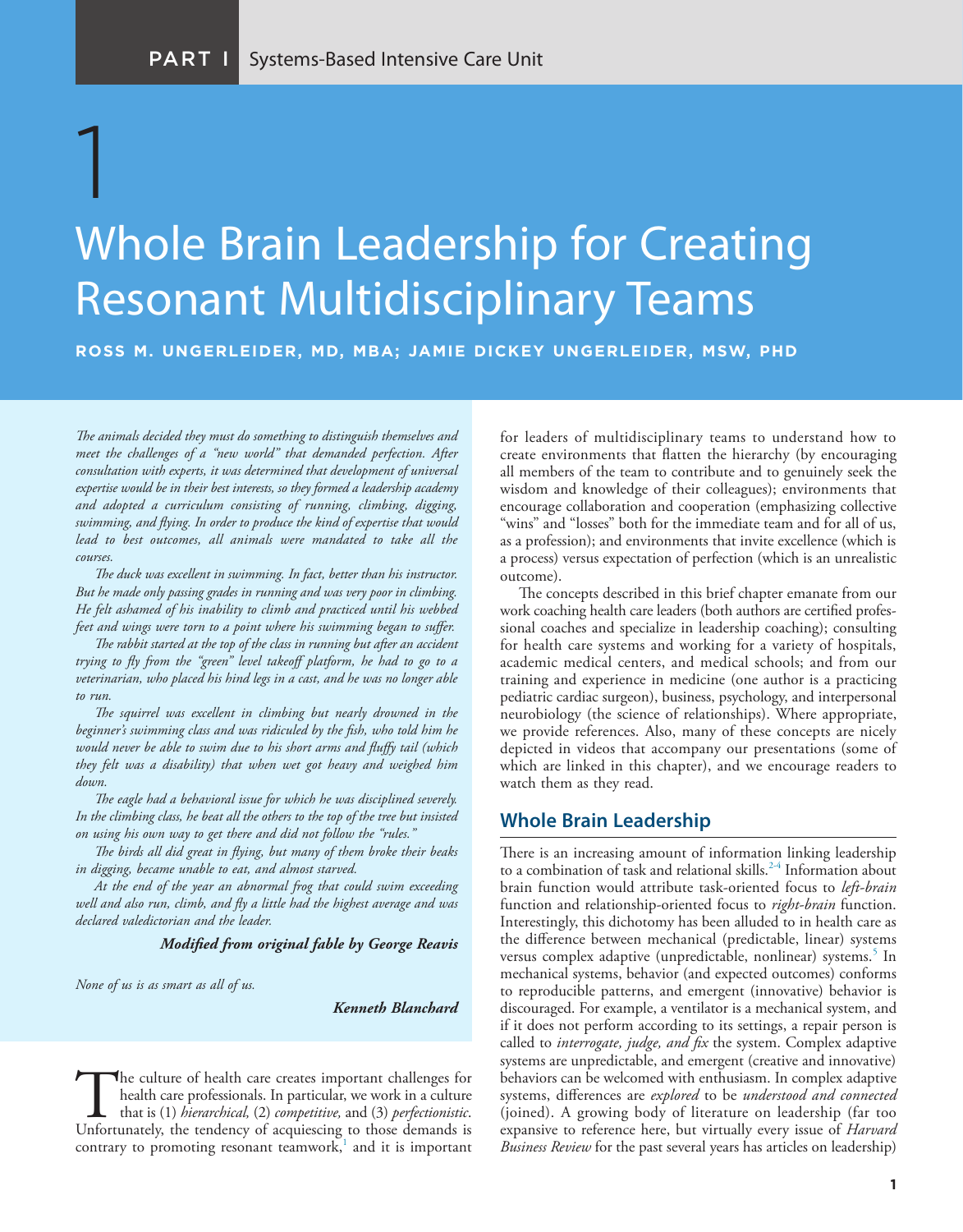#### <span id="page-1-0"></span>**• BOX 1.1 Qualities Attributed to Leadership Skill**

Ability to be logical and realistic Big picture orientation Relationship focused Strategic/past aware **Detailed** Values facts as information Imaginative/creative

Invites possibilities Intuitive Task focused Good with numbers Values stories as information Good with concepts Analytical

#### <span id="page-1-1"></span>**Leadership Qualities From [Box 1.1](#page-1-0) Reorganized Into "Whole Brain" Capacity TABLE 1.1**

| Left Brain                          | <b>Right Brain</b>            |
|-------------------------------------|-------------------------------|
| Ability to be logical and realistic | Invites possibilities         |
| Detailed                            | Big picture orientation       |
| <b>Task focused</b>                 | Relationship focused          |
| Values facts as information         | Values stories as information |
| Analytical                          | Intuitive                     |
| Good with numbers                   | Good with concepts            |
| Strategic/Past aware                | Imaginative/Creative          |

offers a variety of leadership traits such as many listed in [Box 1.1](#page-1-0). These leadership traits can be reorganized ([Table 1.1](#page-1-1)) to better demonstrate the importance of what we refer to as *whole brain leadership*.

To develop and promote this kind of leadership, this chapter will outline a few areas for leadership development.

#### **Integration**

We define integration as the linkage of differentiated parts. That is essentially what great leaders do—they link differentiated parts. Integration is a delicate process. It is a dynamic and everchanging challenge. Dan Siegel describes an integrated state as FACES (Flexible, Adaptive, Coherent, Energized, and Stable). Coherence is in itself an acronym $^6$  $^6$  (Connected, Open, Harmonious, Engaged, Receptive, Emergent [creative], Noetic [inviting spontaneity and newness], Compassionate, Empathic), and all of these are important characteristics for a whole brain leader. Using this concept of integration, it is helpful to think of integration as the flowing of a river. Integrated states (FACES) are found in the middle of the river. On one riverbank is rigidity (linkage without differentiation), and on the other is chaos (differentiation without linkage). In rigid systems there is no allowance or acceptance for individual differences. A mechanical system is rigid. It is predictable and linear. Protocols and checklists can be rigid, and there is a space for them in all health care practices. Protocols and checklists prevent errors of omission, but they will not prevent errors of commission, as well as technical errors or errors of judgment. Protocols and checklists create conformity for tasks that lend themselves to conformity, but they do not necessarily create safety. (For instance, if the system is so rigid that no one is allowed to speak up to challenge a protocol—even when they see something that concerns them or when they have an "emergent" idea that

might be better—because it challenges a well-ingrained protocol, then the system becomes less flexible, unadaptive, and unsafe.) The animal school parable at the beginning of this chapter is an example of rigidity—making one size fit all and abolishing the unique and variable experiences and abilities of the differentiated members of a group. In chaotic systems there is no conformity. Differentiation abounds, and there is nothing linking the group—no common purpose or goal, no common beliefs, leaving no one to lead. Chaotic systems can be rich with ideas and energy, but without linkage through integrated leadership, there is no way to harness this "collective wisdom." The eventual outcome for these teams is *dis-integration*.

Whole brain leaders possess knowledge and awareness of the allure of these two riverbanks and try to keep their teams flowing in the river of integration.

Whole brain leaders can integrate their systems and create resonance in many ways, and some of these are described in the following sections.

#### **Avoid Dissonance**

To describe whole brain leadership in practical terms, we like to imagine that whole brain leaders are integrating three primary elements: self, others, and context, and we have described this in previous publications.<sup>7,8</sup> The challenges faced on teams generally revolve around these three entities.

**Self.** What are my needs? What are my opinions? What do I think I know, and what am I very committed to? What are my fears, and do I have enough self-awareness and comfort to be able to acknowledge them? What are my biases? Can I access any potential "unconscious biases" (see Chapter 9)? There is voluminous literature citing the importance of leaders having impeccable selfawareness and willingness to learn and to grow, and some ways that this can be manifested are described later in this chapter. Self-awareness is the first element for emotional intelligence, and whole brain leaders are emotionally intelligent.

*Others.* Whole brain leadership is relational leadership and requires the ability and willingness to value the perspectives of others. Resonant, whole brain leaders understand that just like themselves, all individuals in the system have needs, opinions, knowledge, and commitments. Whole brain leaders create resonance by making it apparent to team members that their individual and collective needs, values, opinions, ideas, and information are also known and considered as important. Leaders can do this by asking questions, being curious, and simply caring about the needs of others. This ability to develop genuine caring for the members of the team is considered by many successful leaders to be the keystone of successful leadership,<sup>9,10</sup> and it is an essential cultivator for resonance within the system. Whole brain leaders *genuinely care,* and they also *care in general,* meaning that they understand the power of story. Everyone in the system has a "story," and when we can know the story, then the system and how people are behaving or what they are wanting makes more sense. A powerful example of "caring in general" was created by the Cleveland Clinic Foundation in their video on empathy [\(https://www.youtube.com/](https://www.youtube.com/watch?v=cDDWvj_q-o8) watch?v=[cDDWvj\\_q-o8](https://www.youtube.com/watch?v=cDDWvj_q-o8)). Valuing and tapping into the needs, knowledge, and experience of others is what makes whole brain leaders powerful and resonant. Whole brain leaders genuinely care, and they do this by exhibiting four major qualities that drive connection: (1) perspective taking (inquiring with curiosity to try and understand the experiences of others); (2) avoiding judgment regarding someone else's "truth"; (3) recognizing emotion in other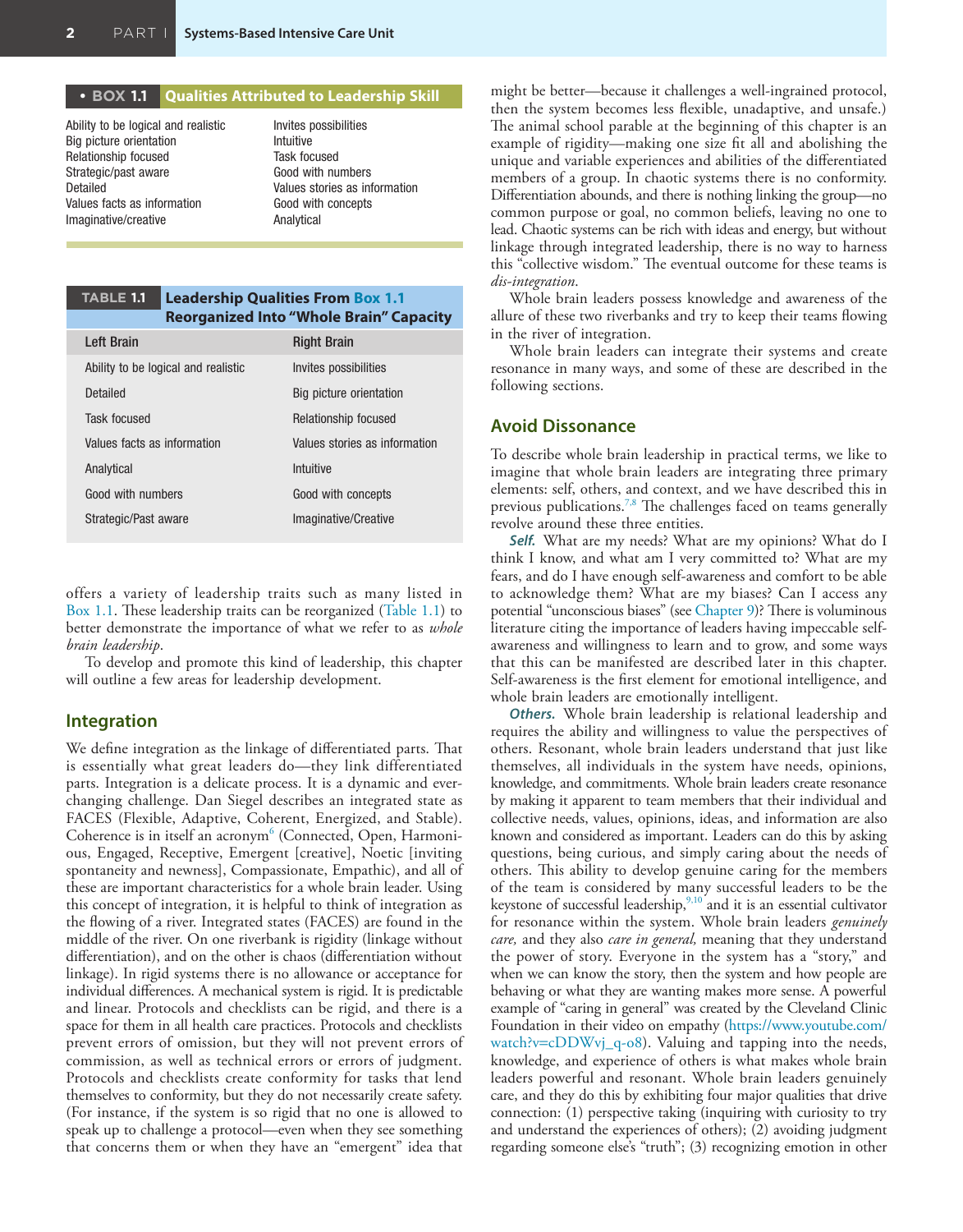people (which requires being "present" to the felt experience of others—having a sense for what might be happening for them "below the surface" that might not be expressed by their words); and (4) communicating and validating the importance of those emotions. These traits can be both learned and developed and are essential for whole brain leadership. The difference between empathy and sympathy is also beautifully described by Brené Brown [\(https://www.youtube.com/watch?v](https://www.youtube.com/watch?v=1Evwgu369Jw)=1Evwgu369Jw) as the difference between driving disconnection versus driving connection. Creating connection is an essential component of resonant teamwork. In resonant teams all members are important and valuable; the team is a single organism, and when one part is affected, the entire organism is affected. Whole brain leaders understand this and cultivate that oneness through genuine caring.

*Context.* Context is the elephant in the room for health care. Context is the patient, the situation, the reason for us working together, the ever-present "need" that drives our health care world. Context is huge and just like each of us, has needs that must be acknowledged and valued. Teamwork would be difficult enough if it simply required us to "get along" with each other; it becomes daunting when we have to do this in the shadow of urgent, lifethreatening, win-or-lose situations that challenge all that we might know and be capable of doing. Add to that challenge the perceived need for perfection, and we have the perfect storm. It is no wonder that many health care teams dis-integrate into rigidity (there is a single answer, and, by the way, it is the one espoused by the leader) or chaos (there is no way we can work together because we all have different opinions about how to get better results). Resonant teams understand that outcomes are an *indicator* of process *drivers*. Paul Baltaldan states that "every system is perfectly designed to give you the results you get," and some systems fall into chaos when the individuals disconnect from process and begin to focus solely on outcome.<sup>11</sup> Outcomes derive from structure and process (well described by the Donabedian model for health care quality or the Balanced Scorecard<sup>[12](#page-10-7)</sup> approach to best outcomes) (see Chapter 2).

In their book *Primal Leadership,[9](#page-10-5)* Daniel Goleman, Richard Boyatzis, and Annie McKee describe the concept of *resonant leadership* and provide a few examples of both resonant and dissonant leadership styles. Boyatzis and McKee went on to write an entire book on resonant leadership,<sup>13</sup> and their work is incorporated in our concept of whole brain leadership for creating resonant teamwork.[1,8](#page-10-0) (Our work is also based on contributions from *many* others we have studied [and in some cases worked with] over the course of almost two decades, including Dan Siegel, Virginia Satir, Jean McLendon, Sidney Dekker, Don Beck, John Gottman, Doug Silsbee, Brené Brown, and Richard Strozzi-Heckler to name just a few).<sup>[1,3,4,10,14-32](#page-10-0)</sup>

Whole brain leaders create resonance by understanding that *rigid* adherence to certain styles might fail to integrate the competing needs of self, others, and context, and over time this will lead to dissonance within a system. When there is dissonance, there is lack of positive energy, and members of these teams describe their working environment as follows: "sucking the energy from me," "oppressive," "it feels unsafe," "there is no point to my being here because no one cares what I think," "I just show up and do what I'm told" (which is symptomatic of a system that has disregarded someone's potential for unique contribution), "I'm looking for another job somewhere" (I'm checking out), or "I just come to work to make money so I can have a life outside of here" (I've checked out). Any of these, and other

comments that we have collected and reported, $11$  are indicative that the system (team) is dissonant. We have now "collected" seven behaviors that we have observed in health care leaders that are dissonant leadership styles when used exclusively and exhaustively over time. We have also observed these behaviors in health care professionals. They are human behaviors inherent not just to leaders (who are every bit as human as the people they lead). Each of these behaviors shares lack of integration of self, other, and context. They are briefly described in the following sections.

#### *Dissonant Styles in Which the Leader Fails to Integrate Others as Valuable Contributors to the Team*

**Commanding.** These leaders are typically always "in charge" and lack curiosity to explore the stories of others. They commonly blame others or circumstances when things go wrong, have difficulty accepting any accountability, and exhibit little capacity for listening, asking, inquiring. They already know. Commanding leaders simply say, "Do it because I say so." The Federal Aviation Administration created cockpit resource management $33$  to counteract the potential damage that can be done by a commanding leader who is unable or unwilling to access ideas, opinions, or information from others. Likewise, Karl Weick has written about how High Consequence Organizations can become High Reliability Organizations<sup>[34](#page-10-10)</sup> by "flattening the hierarchy" to protect against commanding leaders when there are unexpected and potentially catastrophic events. In Weick's model the most important person on a team, at any moment in time, is the person with the most important and relevant information. It is the role of the leader to access that information, wherever and in whomever it resides. An example of a commanding leader is nicely demonstrated in this video [\(https://www.youtube.com/](https://www.youtube.com/watch?v=sYsdUgEgJrY) watch?v=[sYsdUgEgJrY\)](https://www.youtube.com/watch?v=sYsdUgEgJrY).

Pacesetting. This term was suggested in *Primal Leadership*,<sup>[9](#page-10-5)</sup> and we have found it to be especially prevalent in cardiac teams, where perfection is often the goal. Pacesetting can be extremely dangerous because it always seems to be motivated by a "noble" need to do things right. Ironically, many people who have trained in medicine have been taught that "if you want a job done right, do it yourself." That is pacesetting. (Actually, if you want a job done *your way,* do it yourself; if you want it done "right," then it can be done by many people as long as you can accept that the "right" way will look different, and often unique and innovative, when you can let go of only one way being "right.") Pacesetters discourage emergent behaviors because their way is the right way, and this ultimately creates an environment of *mistrust* (a general sense of unease with someone or something) or *distrust* (lack of trust based on experience with someone or something). Pacesetters demand perfection (meaning the outcome must be precisely their way), and it is often simply not possible to satisfy them, so team members simply stop trying (and this leads to the experience of being no longer valuable to the team because one's opinions, knowledge, experience, and ideas are simply not welcomed). Pacesetters see themselves as being indispensable leaders because without their expertise, everything would fall apart. Ironically, pacesetters often become blamers when things do fall apart, despite their best intentions. Pacesetting can be insidious. Although pacesetting might be manifested by open disregard for the ideas of others, it can also be conveyed by the leader who simply comes along and does everything their way, even after the team has already agreed on a different plan. See if you can recognize the pacesetting in this video [\(https://www.youtube.com/](https://www.youtube.com/watch?v=ZZv1vki4ou4) watch?v=[ZZv1vki4ou4\)](https://www.youtube.com/watch?v=ZZv1vki4ou4).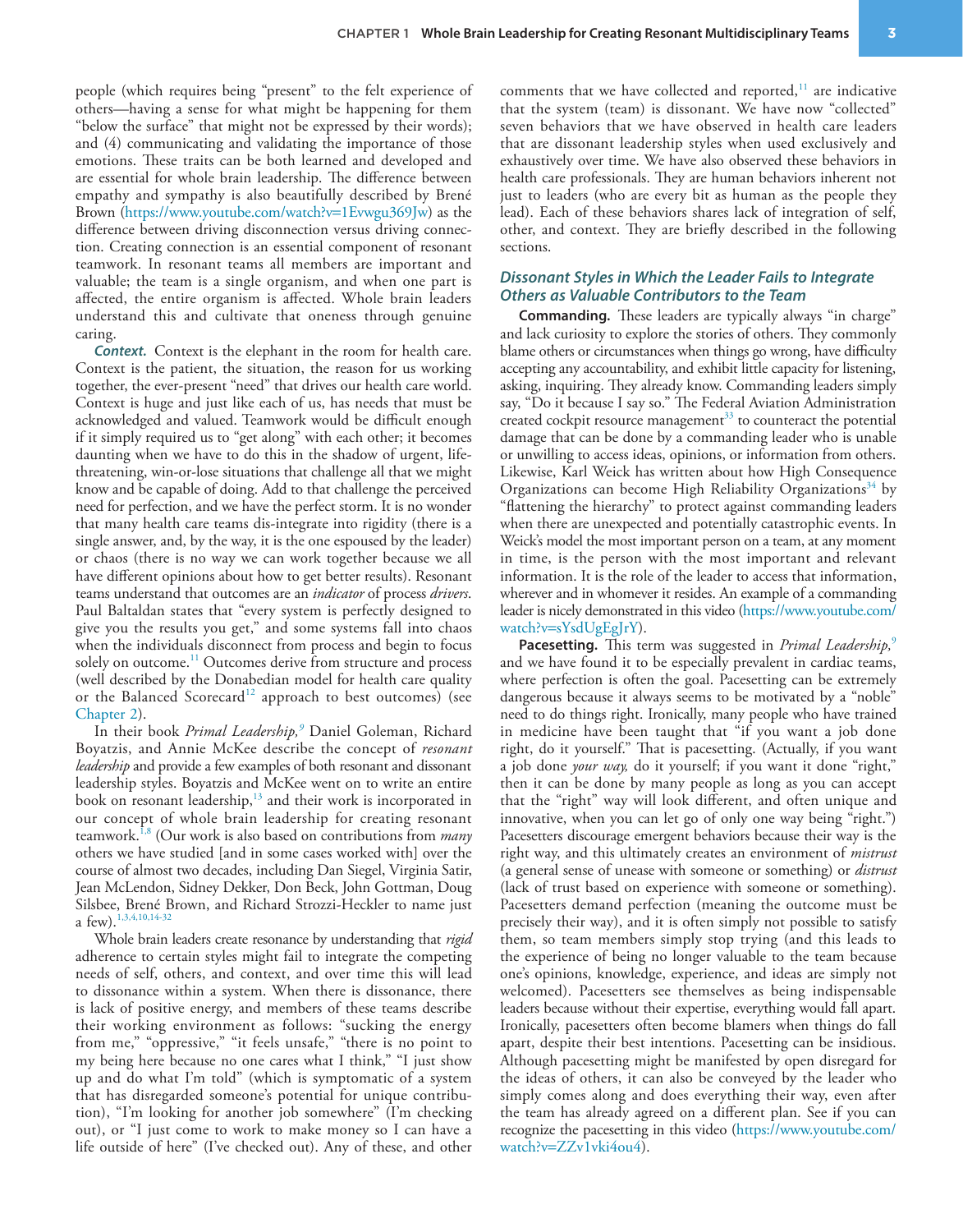**Manipulating.** Manipulation is the ultimate creator of mistrust. Leaders who manipulate are typically dishonest and unable or unwilling to communicate their needs. They typically abuse their position of authority to simply "trick" people into giving in to what they, the leader, wants. Leaders can gain insight that they are possibly being motivated to manipulate when they approach a dialogue, conflict, or problem with a predetermined conclusion regarding what they want and they begin thinking of strategies to get their needs met without wanting to directly express those needs. Manipulators are master strategists, and they are often fairly remorseless about the impact of their strategies on others. Their end justifies their means. They are driven solely by making sure they get their needs met, and they are never transparent.<sup>35</sup>

#### *Dissonant Styles in Which the Leader Fails to Integrate Self as a Valuable Contributor to the Team*

**Placating.** Placaters are driven by the need to be liked and to also make people on the team happy. Ironically, they generally fail at both. They become nontrusted because they do not express genuinely consistent values that team members know the leader is committed to. Instead, they seem to be constantly influenced by the last person who has talked with them. They can be paralyzed from making critical decisions because they are constantly worried about how they might be perceived or judged by others, particularly if they fail (and failure is common because little that these leaders do is an expression of their authentic skill set). Placaters invite chaos because rather than knowing how to "link," they give in to the constant demands of unending differentiation in the system. In trying to keep everyone happy, they become exhausted and frustrated; a sign of placating is occasional emotional explosion as the exhausted placater erupts against the disorganized demands coming at the leader from every insatiable source. Unfortunately, our health care culture risks the development of placating as a cultural norm as we are constantly reminded "to put the needs of others before our own."<sup>[36](#page-10-12)</sup> In fact, the Accreditation Council for Graduate Medical Education (ACGME) definition of professionalism uses those precise words as an example of what professionalism requires. The conundrum is that we are all human and we have needs, and sometimes those needs, when they are not appropriately acknowledged and valued, continue to express themselves "below the surface" until they simply come out sideways or explode out the top. The antidote for placating is unflinching self-awareness to know what is important to us; self-compassion $37-39$  for ourselves as learners and as valuable members of the team; and to constantly develop mindfulness around our evolving selves. Whereas commanding, pacesetting, and manipulating eradicate others, placating eradicates the self; it creates a form of relational suicide, and it is simply nonsustainable. In our work with (and in our own development as) leaders, this insatiable need to please others has created a common challenge, and the solution is simply to gently reacquaint ourselves with our humanness, the validity of our needs (values, opinions, knowledge, and skills), and some tools for integrating ourselves into a culture that has normalized disregard of the self. The patient (our context) always comes first. And so do you. And so do others. Whole brain leaders recognize the challenge of linking those differentiated parts without excluding the part that is themselves. It is a constant challenge to hang on to the self, and it is necessary to simply know that, because your team needs YOU and all the unique and extraordinary features that an authentic YOU can bring to the team.

# *Dissonant Styles in Which the Leader Fails to Integrate Context as a Valuable Component of the Team self or others as valuable components of the team*

**Super Reasonable.** We have seen this dissonant style most frequently when we have measured dissonant styles in medical systems. It seems to be the most convenient style that satisfies the need for our systems to be predictable and reproducible. It is a mechanical style because it disregards our human needs and variables. Mechanical focus works for mechanical systems (ventilators, heart lung machines, elevators, airplanes) that can be interrogated (inspected) and fixed. Human systems are complex adaptive systems, and the beauty of complex adaptive systems is that they express emergent (innovative) and unique behaviors that are not always predictable. None of us wants to be "fixed." We would rather be "explored and understood." Super reasonable dissonance treats people like robots [\(https://www.youtube.com/](https://www.youtube.com/watch?v=753eH92u2B0) watch?v=[753eH92u2B0](https://www.youtube.com/watch?v=753eH92u2B0)), and a machine cannot give you what a person can. When leaders treat people like machines, they essentially are devaluing and dismissing the importance of our human factor. The only thing that is important is the *context.* Context is ubiquitous. There is always a sick patient, a chapter that needs to be written, a lecture to prepare, teaching rounds to attend, a meeting for making an important decision … always something to occupy us and distract us from our humanness. (Ironically, in recent years, "human factor" has become a phrase that connects our human capacity for making mistakes to the risk of error in medical systems. However, it is also our human capability for innovating, observing, and preventing mistakes that can lead to extraordinary advances and safety in medical systems. We have found ways to measure the lives *lost* through "human error,"[5](#page-10-2) but how do we measure the lives *saved* because of our incredible human contributions?)

The insidious impact of denying our humanness is commonplace in medicine when super reasonable becomes the driving force. This is beautifully and poignantly portrayed in the movie *The Doctor* with William Hurt. In this movie William Hurt is a heart surgeon (how ironic) who develops cancer, and when his physician is informing him that he can begin radiation therapy on Thursday, he states that he cannot do that because he "has a heart surgery scheduled for Thursday." It takes his wife, sitting next to him, to overrule that objection and state, "No, Thursday is fine." He has cancer. He is human. He is attentive to context. That is super reasonable. (A bit later in this movie, he comes home early from work, and his wife calls their son, Nick, to come down and say hi to his father. Nick runs downstairs and picks up the phone and says, "Hi Dad" without even noticing his father standing there in the room. Of course, there is no one on the phone, and Nick says, "Mom, we got disconnected." Then Nick looks up and is totally surprised to see his father, in the flesh.) Super reasonable is a sure way to disconnection.

In Chapter 9 the syndrome of physician burnout is described, and one of the factors associated with burnout is *depersonalization*, which is a measured consequence of our medical education process. We have recorded a progressive increase in depersonalization across 4 years of medical school education for one group of students at a nationally recognized medical school. The class cohort shows an increase of depersonalization from approximately 10% of students at the beginning of medical school—during orientation—to approximately 45% of students at the completion of 4 years of medical school. Most disturbingly, depersonalization, unlike feelings of depression, anxiety, and other factors linked to burnout (which exhibit phasic increases and decreases throughout medical education), progressively increases and does not regress once it occurs. From this one medical school, almost half the graduating physicians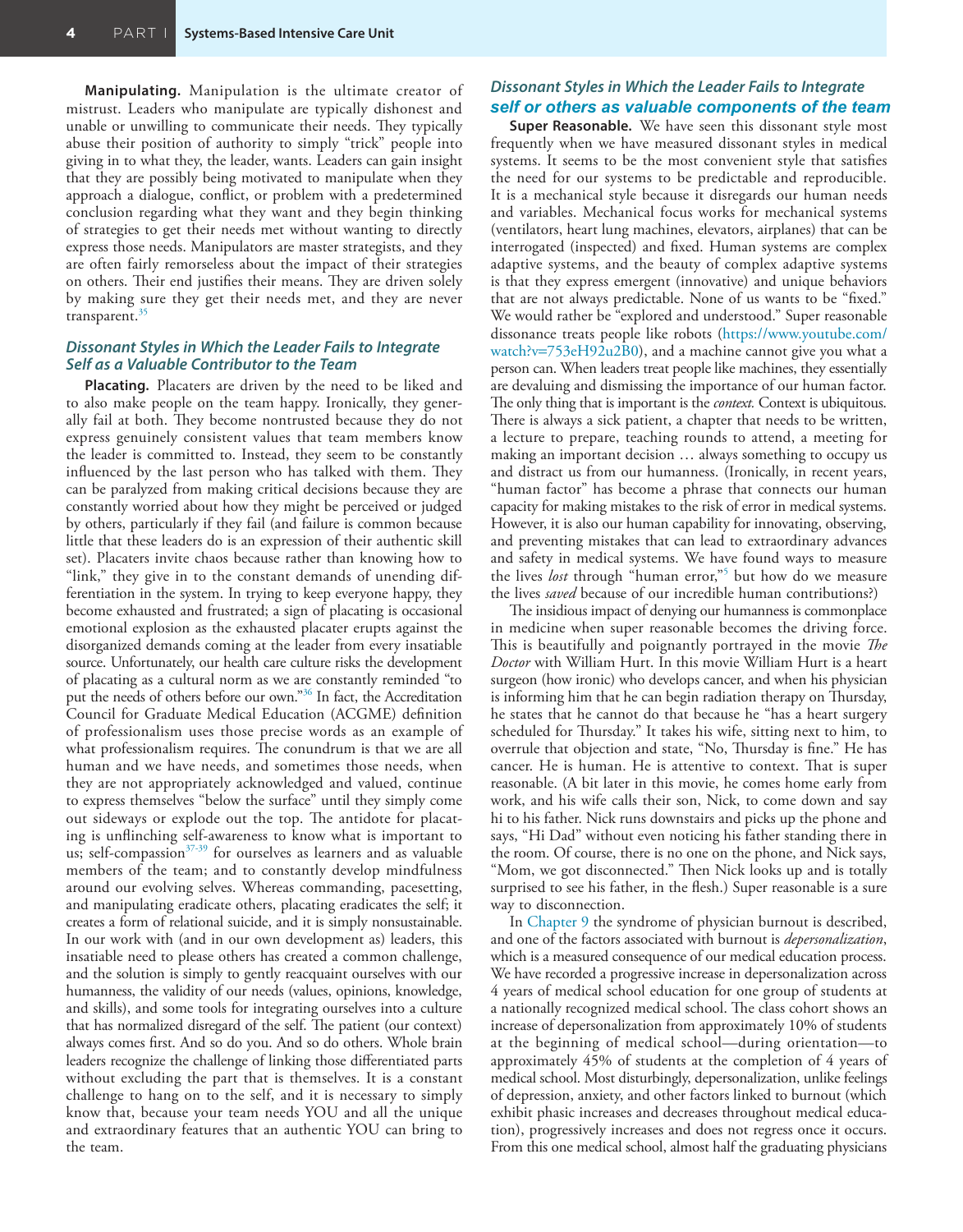are depersonalized at the time they begin their medical residency training.<sup>40</sup> Depersonalized physicians have just as many needs as they had before they became depersonalized; they are simply less aware of and less compassionate toward them. Ultimately, they begin to treat all people in the system (including their patients) as they have learned to treat themselves. Depersonalized (super reasonable) systems are subject to an 11-fold increase in medical errors, as well as to unprofessional and immoral acts, in addition to ultimate dis-integration from people who want more for their lives than burnout. Systems with depersonalized leaders feel oppressive and dehumanized. It is not possible to exist in them over the long haul, and they exhibit frequent turnover. Team members find ways to "check out," and there have also been reported examples of some leaders who have committed suicide because they cannot be perfect.

#### *Dissonant Styles in Which the Leader Fails to Integrate Self, Others, and Context—A Totally Chaotic and Differentiated Team That Has No Linkage*

**Irrelevant.** Irrelevance occurs when people become overwhelmed and are no longer capable of accessing their own needs or being available to the needs of others or the context. Irrelevance is nonattuned leadership; it is not focused, and it fails to connect. These are simply leaders who have "checked out" and who are no longer available. Unlike invisible leaders (described in the next paragraph), these leaders are often distracting with their presence. An example might be the leader who continually cracks jokes even when things are falling apart and need their attention. Irrelevant leaders tend to try to "minimize" problems and are not available to hear the very real concerns of their team members. Likewise, they tend to minimize important context issues and might not respond appropriately. Charles  $Bosk<sup>41</sup>$  termed the kind of errors these leaders make as "normative errors," meaning they fail to perform the normal duties and responsibilities of their leadership role. Irrelevance creates dissonance because the members of the team become discouraged that their leader is not "available" to connect with them around their concerns and instead is a distracting presence when they need to have focus. At an extreme the irrelevant leader has given in to substance abuse as a form of escape from the demands of the job. Irrelevance might seem funny and creative to the leader, but the leader is not attuned to the needs of the team.

**Invisible.** Invisible leaders are not present for their "leadership moments." This is nicely described by Sidney Dekker in his work on "Just Culture."[29](#page-10-16) The members of the team become secondary victims of an unexpected or untoward event. There are times when the team needs a leader to "step up" and take accountability for the team or to make a critical decision or to simply be "the leader." Invisible leaders tend to hide at these times in the hope that the moment will pass (unnoticed) or that they might escape unscathed. Many years ago the national media covered an "error" at a major medical center.<sup>[42](#page-10-17)</sup> The hospital leader was not visible on the newscasts. Ultimately, an individual on the team got the majority of the blame. How different it might have been had the leader been immediately present and made a statement such as "This was a terrible tragedy for this patient; AND (we find it is always useful to insert "and" in place of "but," so as not to diminish the value of the immediately preceding statement; try it sometime) this was also a terrible tragedy for our extraordinary health care team—some of the best doctors and nurses in the world; AND this was a terrible tragedy for our hospital that this happened, and we commit to trying to understand how these things happen so that we can,

<span id="page-4-0"></span>

| <b>Beneficial Leadership Traits When</b><br><b>TABLE 1.2</b><br><b>Strengths Used Appropriately</b> |  |                                    |  |
|-----------------------------------------------------------------------------------------------------|--|------------------------------------|--|
|                                                                                                     |  |                                    |  |
| <b>Strength Overdone</b>                                                                            |  | <b>Strength Used Appropriately</b> |  |
| Dissonant version                                                                                   |  | <b>Resonant version</b>            |  |
| Commanding                                                                                          |  | Assertiveness                      |  |
| Pacesetting                                                                                         |  | Competence                         |  |
| Manipulating                                                                                        |  | <b>Strategic</b>                   |  |
| Placating                                                                                           |  | Genuine caring                     |  |
| Super reasonable                                                                                    |  | Logical                            |  |
| Irrelevant                                                                                          |  | Creative and fun                   |  |
| Invisible                                                                                           |  | Self-protective                    |  |
|                                                                                                     |  |                                    |  |

as a health care system—as a really exceptional health care system experiencing a terrible tragedy—help prevent this from happening again—here or elsewhere." But the leader was not visible. He was nowhere to be found, and the events unfolded differently. Some of the members of that team are still affected by that lack of leadership.

All of these styles become dissonant when they are used exclusively, over time, as the most predictable response by the leader to a problem. The dissonance is created by the lack of FACES that resonant, whole brain leaders require in order to navigate the river of integration. Ironically, leaders (all of us) have access to each of these styles and, when integrated into a complete repertoire of response, can create a more vibrant ability to adapt and perform effectively. Each of these styles actually exists on a *continuum* or *spectrum* of strengths. When the strengths are overdone, they can lead to dissonance, but a strength used appropriately can be a powerful tool or style. In [Table 1.2](#page-4-0) we demonstrate how the style might look along this spectrum, with the "strength overdone" being represented as the dissonant style and the strength being used when needed and at appropriate times representing the more resonant version.

Whole brain leaders create resonance through their ability to integrate the various and changing needs of self, others, and context into a dynamic and stable system. They access a wide range of possibilities that include tasks that need to be accomplished, problems that need to be solved, and the needs of the people in the system that need to be valued. An example of this is nicely portrayed in the story of a young surgeon on vacation with his wife published many years ago when the ACGME first introduced their duty hour restriction, and we recommend reading it now so that you can integrate the information about resonance into your understanding of the story.<sup>7</sup>

### **Avoid the Four Horsemen of the Apocalypse**

Several decades ago, a (then) young researcher in Seattle began investigating how couples managed conflict and how their management styles were connected with the ultimate fate of their marriage. John Gottman was a mathematician who believed that he could find logical explanations for how relationships thrived or disintegrated. His first book, *Why Marriages Succeed or Fail,* was a seminal work and becomes particularly relevant to teams taking care of critically ill infants when the word *Teams* is inserted in place of the word *Marriages.* Gottman's extraordinary work (based on extensive quantitative and qualitative research) became nationally prominent when it was recognized that he could watch a couple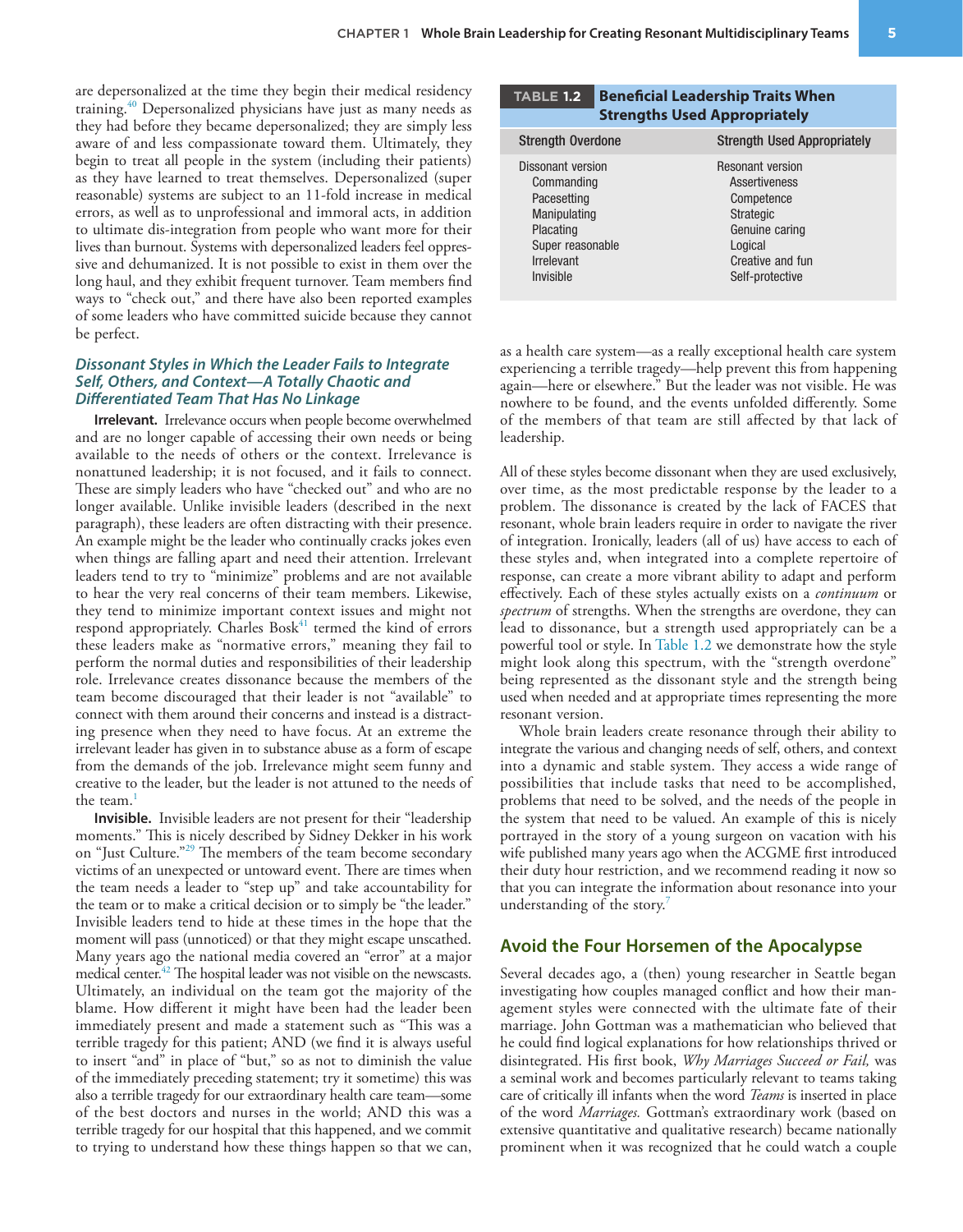in conflict for approximately 2 minutes and then predict (with 95% accuracy over 15-year follow-up) whether they would stay married or end up divorced. He could even predict whether they would divorce early (within 4 years) or late (after 8 years) with the same 95% accuracy. His work was mentioned by Malcolm Gladwell in his book, *Blink,* and it has long served an important role in our own work with resonance in medical teams and the development of whole brain leadership. In his book, Gottman described the "four horsemen of the Apocalypse," and what he noticed as destroyers of couples relationships are every bit as relevant for team relationships. Whole brain leaders need to be aware of these four destructive influences and acquainted with the antidotes for them. We briefly describe them in the following paragraphs (and recognize that there is a lot of information around these factors that cannot be covered in the scope of this chapter).

*Criticism.* Criticism is poison, and it is ubiquitous on medical teams. Criticism is personal, and it is designed to identify a culprit and let that person know how much he or she is to blame. Criticism is the finger pointing at someone, chastising the person for a mistake. (Notice that when you are pointing a finger at someone, where your other three fingers are pointing!) Criticism is a form of punishment doled out to the offending party, and research on punishment is consistent—punishment does not work in technical fields. It only creates more of the undesirable behavior as people begin to focus more on how to avoid punishment rather than engaging in the more challenging process of trying to understand the driving force for their behavior. Punishment creates fear of future punishment, and the undesirable consequences of this have been well described by others as creating a proclivity to "choke"<sup>[43](#page-10-18)</sup> or to disengage from the team or simply to find clever ways to disguise action to avoid more punishment. Regardless, criticism is destructive, and it generally makes everyone on a team feel demoralized and either afraid that they may be next to be criticized or simply feel badly for their colleague and teammate who is the recipient of the criticism. Criticism rarely creates problem solving as much as it creates polarization into the people who are "right" versus the people who are "wrong." The antidote for criticism is *complaint.* A complaint is not personal, and it invites ALL team members to engage in problem solving. Problems do not have names—they are gender neutral. Imagine the difference between criticism and complaint as if the problem is represented as a soccer ball. Criticism is like putting the soccer ball inside someone and then kicking the person around. A complaint is like putting the soccer ball on the floor and letting everyone kick it around. The problem is not "why do *YOU* keep killing all my neonates with your poor management?" (personal—ouch!) The problem is "*WE* keep struggling with our neonatal outcomes. What kinds of things should *WE* try to do differently?"

*Contempt.* Of the four horsemen, contempt may be the most destructive. Contempt does not necessarily require words; contempt can be conveyed by an expression (such as a slight tilt of the head and a rolling of the eyes). Contempt is a total annihilation of an "other." Contempt is essentially a way of discrediting the value of another team member and minimizing that member's importance to the team. Whole brain leaders develop antennae for contempt, and they do everything they can to remove it. The antidote for contempt is appreciation for what others know and can bring to the system. It has been written that great leadership requires great followership, meaning there are times to stop pacesetting and commanding and let another team member do what that person does best. Pacesetting is a subtle form of contempt

because pacesetters have a belief that there is only one way to do a job—their way. When contempt is expressed openly as disdain for the abilities of someone in the system, the system will need intervention to heal or it will disintegrate. One way to create this anticontempt energy in a system is to have team members identify the strengths of each member of the team and to make sure that those strengths are expressed as appreciations publicly and openly. Quin Studer describes a process of "managing up,"<sup>[44](#page-10-19)</sup> which is a way of spreading positive stories about other people on the team. Notice the times that contempt appears in your system, either subtlety or overtly. And imagine how it might be different if the perspective of the recipient of the contempt were understood.

*Defensiveness.* Defensiveness is the other side of "blame." It is in effect the same as saying, "I didn't do it. She did it." Defensiveness is often found in systems in which the leader has allowed punishment and criticism to exist, so defensiveness is expressed as a way to avoid these consequences. The problem with defensiveness is that it creates divisiveness. Defensiveness does not need to exist in resonant systems where accountability is a part of problem solving as opposed to a part of the blame-seeking process. The antidote to defensiveness is self-accountability. Next time you have a quality improvement conference (morbidity and mortality conference) and a difficult outcome is being examined, try going around the room and, instead of assigning blame (root cause analysis), have each team member courageously take accountability for some piece of the outcome. What would each member have done differently, in retrospect? Have each team member imagine something he or she might wish he or she could have done now that the team member knows what happened. This creates a culture that reinforces our connectedness and dependence on one another. This interconnectedness of random events—often seemingly unrelated—contributing to one single occurrence is important for us to understand as we try to make sense of the overwhelming nature of what we experience. It is beautifully portrayed in the accident scene from Benjamin Button [\(https://www.youtube.com/](https://www.youtube.com/watch?v=mTDs0lvFuMc#t=32.076865449) watch?v=[mTDs0lvFuMc#t](https://www.youtube.com/watch?v=mTDs0lvFuMc#t=32.076865449)=32.076865449). In many of our programs, the taxi driver (often the surgeon) who is at the end of a series of events gets the "blame" for an event, but "life, being what it is, a series of interconnected events," can sometimes result in an outcome that is the result of so many small events along the line. The power of self (and shared) accountability is enormously helpful to us as we attempt to put these events into perspective so that we can create resonance; understand interconnectedness; and remove blame and defensiveness as blockades to team understanding, improvement, and growth.

*Flooding.* Flooding refers to emotional overload. When we get flooded, we simply want to shut down and not address the moment. This can leave others on the team feeling abandoned, unheard, or ignored. When I (RMU) finish a challenging operation and return to my office, I am sometimes "flooded," and if my administrative assistant bombards me with a lot of requests—phone calls to return, tasks that need attention—I just want to ignore them. She might take this personally, when actually the person with the immediate need is me. So I have told my assistant that when I come back from the operating room and close the door to my office, it has nothing to do with her—I simply need time to recenter myself so that I am ready to be available. We have found that this works well, and the antidote for flooding is "self-soothing," which can simply be acknowledging as a leader that people (including the leader) have needs to center and reconnect to their internal resources so that they can move on to the next demand. We have described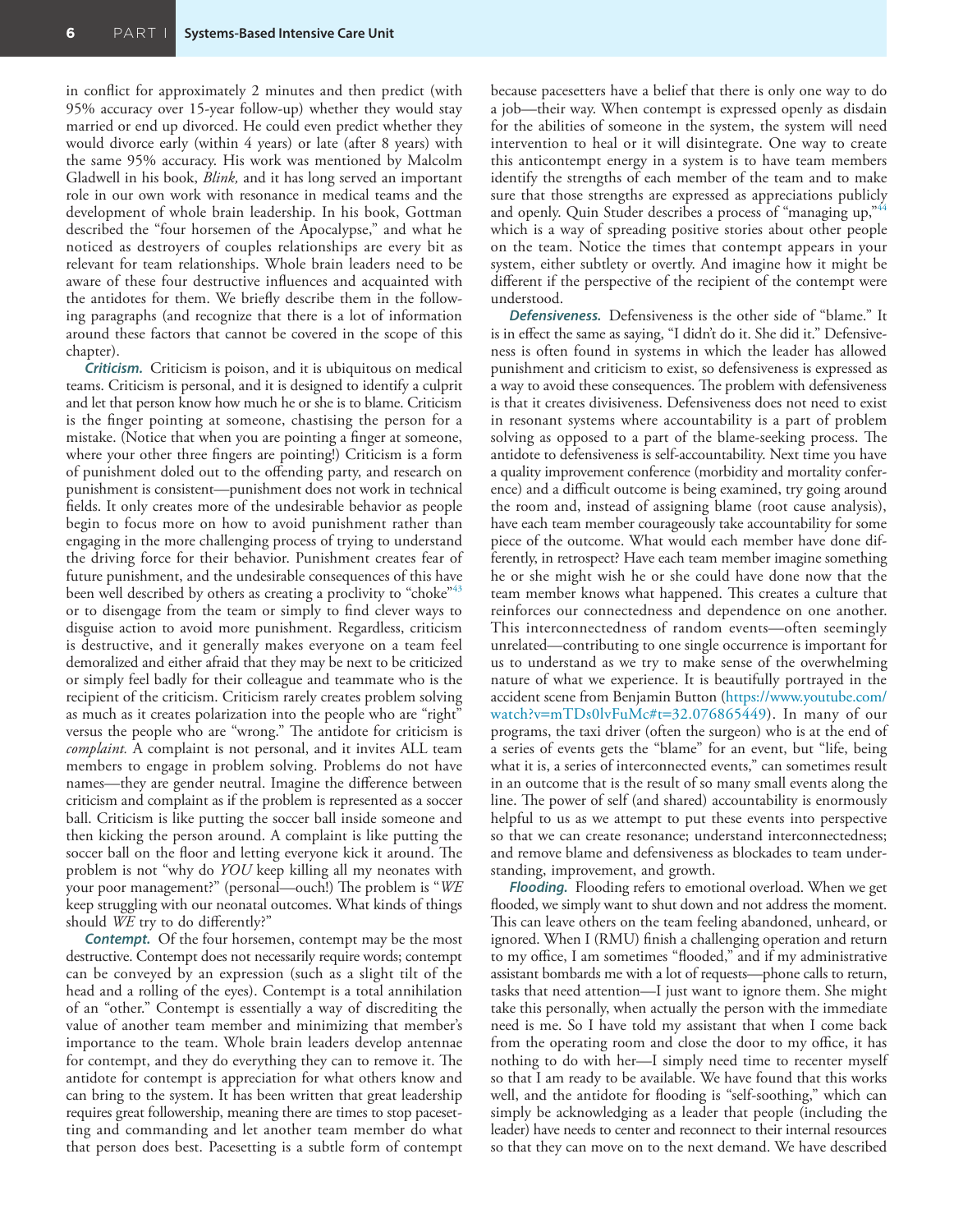internal resources in previous publications,  $45$  and they can serve as a useful source for resilience and integration.

In the Prochaska change model, growth and change occur as we move from unconscious incompetence to conscious incompetence. That is a huge move—we simply become aware of our limitations and challenges. For whole brain leaders, this is a necessary movement. Nothing really changes. We are still incompetent, AND we are now available to learn tools to move us, slowly but inexorably, toward conscious competence and eventually (with practice and mastery—internal integration) to unconscious competence—and that is transformational change from which we never go back.

The following sections describe, briefly, a few leadership tools to consider. There are many, and we are simply presenting a few.

### **Accept Influence**

In his work with couples, Gottman described (for his interview with the *Harvard Business Review*) the ability to "accept influence" as one of the most important elements for creating healthy relationships.<sup>46</sup> We have found this to be especially effective for medical teams. Accepting influence invites all the members of the team to be engaged and valued and to participate. By nature, leaders who accept influence have found a way to abolish contempt and to "push the up button" as they create joy and resourcefulness for their team, as well as a culture that promotes learning, growth, and change.<sup>[1](#page-10-0)</sup> Accepting influence is a cultural change as much as it is a leadership tool. Imagine that in your organization you have a saltshaker full of "yes" crystals that you can sprinkle around liberally: "Yes, that is a good idea. Let's try it." "Yes, please keep calling me when you have concerns." "Yes, that would be great if you would present that information at our next conference." "Yes, I appreciate your thoughts on this." "Yes." "Yes" creates a different culture than the more typical "No" culture, where the saltshaker sprinkles around: "No, we don't do things that way around here." "No, when I want your opinion, I'll ask for it." "No, that is not something we're going to try." "No, I don't want your help." "No, I don't really care what you think." Which culture would feel more attractive to you? Furthermore, when we hear (or even feel or sense) "no," it often invites implicit memories of not getting our needs met. Consistent "no" might lead members of a team to give up and stop trying because trying will only bring on another "no." Leaders who emphasize accepting influence can do this in numerous ways—allowing others in the system to make suggestions and then taking those suggestions, even (especially) when they are different than the cultural "norm." This indicates to the team members that change is valued and ideas are respected.

There is a very instructive scene in the movie *Master and Commander* with Russell Crowe. He is the captain of a ship and is called to the deck because the person on watch "thinks" he saw an enemy ship through his spyglass. "You think you saw it?" asks Crowe. "Yes, I think so. I can't be sure. It was only for a moment through the fog." Crowe then asks another member of the crew if he saw it. "No, sir. I didn't." Now this is a situation that would be ripe for contempt (disdain) and dismissal of the experience of the person in the minority opinion—in this case the person who "thinks" he "might" have seen something. In some dissonant teams there might be a sneering diminishment of the crew member who "thought" he saw something "only for a moment," unconfirmed by a more "trusted" team member. But Crowe does not take the bait. Instead he says, "Well, you did the right thing." (That is a way of sprinkling a "yes.") "Go back to your posts. Thank you." (another "yes") Then he (the captain) begins looking to verify if there is an enemy ship. He sees it and provides the warning in time to save the crew—all because he "accepted influence." We can all do this. In a presidential address to the Southern Thoracic Surgical Association, a virtually uninterpretable photo of a cow is displayed by the speaker. $47$  Only a few members of the audience even recognize it for what it is. If the leader simply ignores their perspective because he or she does not see what they see, then he or she misses out on valuable information because when the photo is redisplayed without the confusing background, the cow is readily apparent and can be seen by everyone in the audience. Accepting influence is a powerful tool for a leader to introduce into the system. It gives permission for people to speak up without fear of being ridiculed, ignored, or dismissed, and it allows the system to be greater than the limitations of any one person. If only one person sees something and the rest of the team is willing to accept the reality that someone is seeing something they themselves have not seen and they become curious to know more about what was seen and how they, too, might be able to see it, then the entire team becomes more powerful. Whole brain leaders accept influence because they genuinely value the perspectives of others, and they make their teams powerful as a result.

#### **Be Ratio Minded**

In an elegant investigation of the role of positivity and connectivity for business teams, Losade and Heaphy, from the University of Michigan School of Business, described the interrelationship between a variety of parameters to quality of performance.<sup>48</sup> Connectivity (an essential trait for whole brain leaders) became a control parameter that was linked to various ratios that were associated with whether the teams performed at a high, medium, or low level. A graph of their findings is displayed in [Fig.1.1](#page-6-0).



<span id="page-6-0"></span>**• Figure 1.1** Emotional space projected over Inquiry/Advocacy and Other/Self. (Modified from Losade M, Heaphy E. The role of positivity and connectivity in performance of business teams: a nonlinear dynamic model. *Am Behav Sci.* 2004;47:740-765.)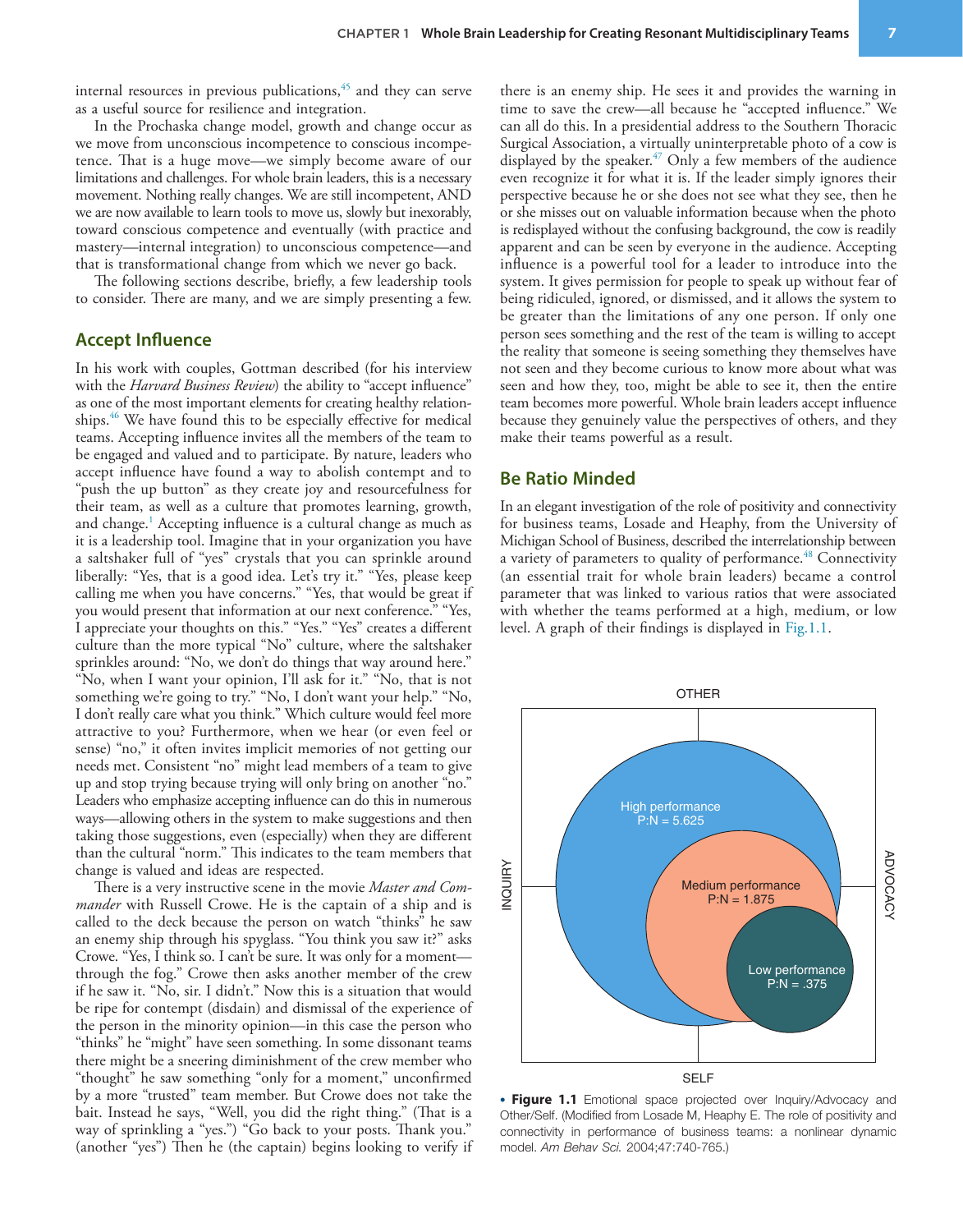<span id="page-7-0"></span>

| <b>TABLE 1.3</b> | <b>Team Function Ratios</b> |               |      |
|------------------|-----------------------------|---------------|------|
| Ratio            | <b>High</b>                 | <b>Medium</b> | Low  |
| P: N             | 5.6:1                       | 1.8:1         | 1:20 |
| l:A              | 1:1                         | 2:3           | 1:3  |
| $0:$ S           | 1:1                         | 2:3           | 1:30 |

*P :N,* Positive versus Negative; *I :A,* Inquiry versus Advocacy; *O:S,* Other versus Self From Losade M, Heaphy E. The role of positivity and connectivity in performance of business teams: a nonlinear dynamic model. *Am Behav Sci.* 2004;47:740-765.

What is remarkable about their findings is that the increasing ratio of positive to negative emotions (often referred to as essential for high performance) is interrelated to the ratio of "other-focus" versus "self-focus" and to the ratio of "inquiry" (curiosity about the perspectives of others) versus "advocacy" (fixed commitment to one's own perspective). The remarkable association of these three ratios to performance is displayed in [Table 1.3](#page-7-0).

*Positive Versus Negative.* The ratio and importance of positive to negative has long been emphasized by some organizations as crucial to high performance. What is more difficult to understand is that the relationship between positive and negative is very complex. Some teams have stated that it is easier to feel positive when things are going well and that therefore this ratio is really the result of how well the team is performing, not the other way around. However, Losade and Heaphy's research, as well as research by Gottman,<sup>[21,49](#page-10-24)</sup> Fredrickson,<sup>19,50,51</sup> and others has demonstrated that it is actually the ability to create positivity that far exceeds negativity that leads to the better outcomes for teams. This is a ratio that is generated by whole brain leaders and in its most mature forms, is associated with high performance. The actual desired ratio varies from 3:1 (Fredrickson) to 5:1 (Gottman) to Losade and Heaphy's 5.6 : 1, likely depending on the type of team and what is being measured. However, three things are important to take away from this research. The first is the power of negativity. It takes much more positive to overcome the negative to produce high performance. The second is the absolute necessity for negativity to be present. Negative experience is important to acknowledge in a system. Without the negative there is a risk for false harmony,  $52$ and this would ultimately eradicate any credibility to positivity. Finally, from Losade and Heaphy's work is the critical interdependence of P:N with O:S and I:A. In the figure (see [Fig. 1.1\)](#page-6-0), P:N increases as the axis moves to the upper left quadrants ("other-focus" and "inquiry") and away from the lower right quadrant ("self-focus" and "advocacy"). High performance is a complex result of tools that whole brain leaders can employ to create more space for the perspectives of others (versus considering only their own selfperspective to have merit) as well as inquiring (with curious exploration, as one would for complex adaptive systems) to learn more about the opinions, perspectives, and knowledge of others rather than constantly advocating their own beliefs (and limiting the team to only what they know or believe). There are numerous techniques that leaders who are aware of these ratios can employ to improve performance of their teams.

*Other Versus Self.* A few things that leaders can do to improve the O:S ratio include cultivating connections among team members. One way to do this is to expand awareness of who the "others" are and appreciation for the wide array of talents, interests, and passions that we each bring to our teams. In our work with teams,

we have sometimes referred to this as "attunement" (Dan Siegel would call this "mindsight").<sup>1,28</sup> Typically in our professional cultures, we refer to each other with titles (e.g., professor and chief of cardiothoracic surgery, nurse manager, director of in-patient services, lead perfusionist, assistant professor, staff nurse, chief executive officer, grand master), and these titles are often displayed on our name badges as if that defines who we really are. We have introduced to some teams the concept of slash IDs—that is, after our official title, there is a slash and then the rest of who we are, such as avid golfer, fisherman, reader, sports fanatic, and father of five children; or dog lover, cook, and stargazer—anything that tells our team we are more than a title. We have seen people actually inadvertently try to accomplish this when they have placed photos of their children or pets over their own on their name badge. The slash ID simply expands this to provide a larger window into the world of those wonderful "others" who are on our team. Another way whole brain leaders validate the perspectives of others is by accepting influence and cultivating a culture that invites engagement by all the members of the team. Finally, whole brain leaders validate the value of others by both "making" and "accepting" repair attempts. There has been a lot of work demonstrating that our most positive mentors have been the ones who have supported and nurtured us when we made mistakes. Mistakes made in an environment of support and caring are commensurate with learn-ing.<sup>[53](#page-10-27)</sup> In our systems we encounter errors, and sometimes this leads to "ruptured" relationships. One of the most powerful tools for healing these ruptures is to offer a repair attempt (a genuine, sincere apology), and more important than that (particularly for the leader to model) is to accept the repair attempt with compassion and understanding that ruptures and errors are a necessary part of our learning and growing processes. The power of an accepted repair is enormous, and the damage from a cursorily dismissed repair is equally important to appreciate. When a team member musters the courage to offer a repair, we serve our teams by stopping and simply noticing that this tender moment is an opportunity for us to heal (when we accept the repair with kindness and sensitivity) and with that healing, move forward to our next challenges.

*Inquiry Versus Advocacy.* There are many ways a leader can cultivate inquiry. One of the most powerful is to invite learning into the team. Carol Dweck has spent a lifetime describing the difference between learners (growth mindset) versus knowers (fixed mindset). Her work is beautifully portrayed in her book *Mindset*,<sup>[17](#page-10-28)</sup> and we have referred to it in previous publications.<sup>[1,11,53](#page-10-0)</sup> All of our teams are rich with talented, knowledgeable, capable, and passionate members who want the same thing: to do a great job taking care of sick patients. Each team member brings a unique set of information, experience, and ability. Whole brain leaders recognize that every one of us is an expert in something, so we are not afraid to ask for advice or for help. Inquiry is manifested as genuine, curious exploration to understand the perspectives and actions of another. Too often on medical teams, we observe inquiry as "inquisition" the grilling of someone (who likely is about to be criticized, blamed, or disdained) to demonstrate that they are wrong—as opposed to genuine curious exploration to try and understand another's perspective. We can—should—imagine how to ask questions that help us understand rather than accuse, embarrass, or destroy. This is a difficult technique to learn. However, with commitment, training, and practice, whole brain leaders can achieve conscious competence and uncover new ways of connecting to their team member's ideas and to each other.

Learning is hard. We get stuck in schema (our strongly held belief in something), and then we evaluate information as either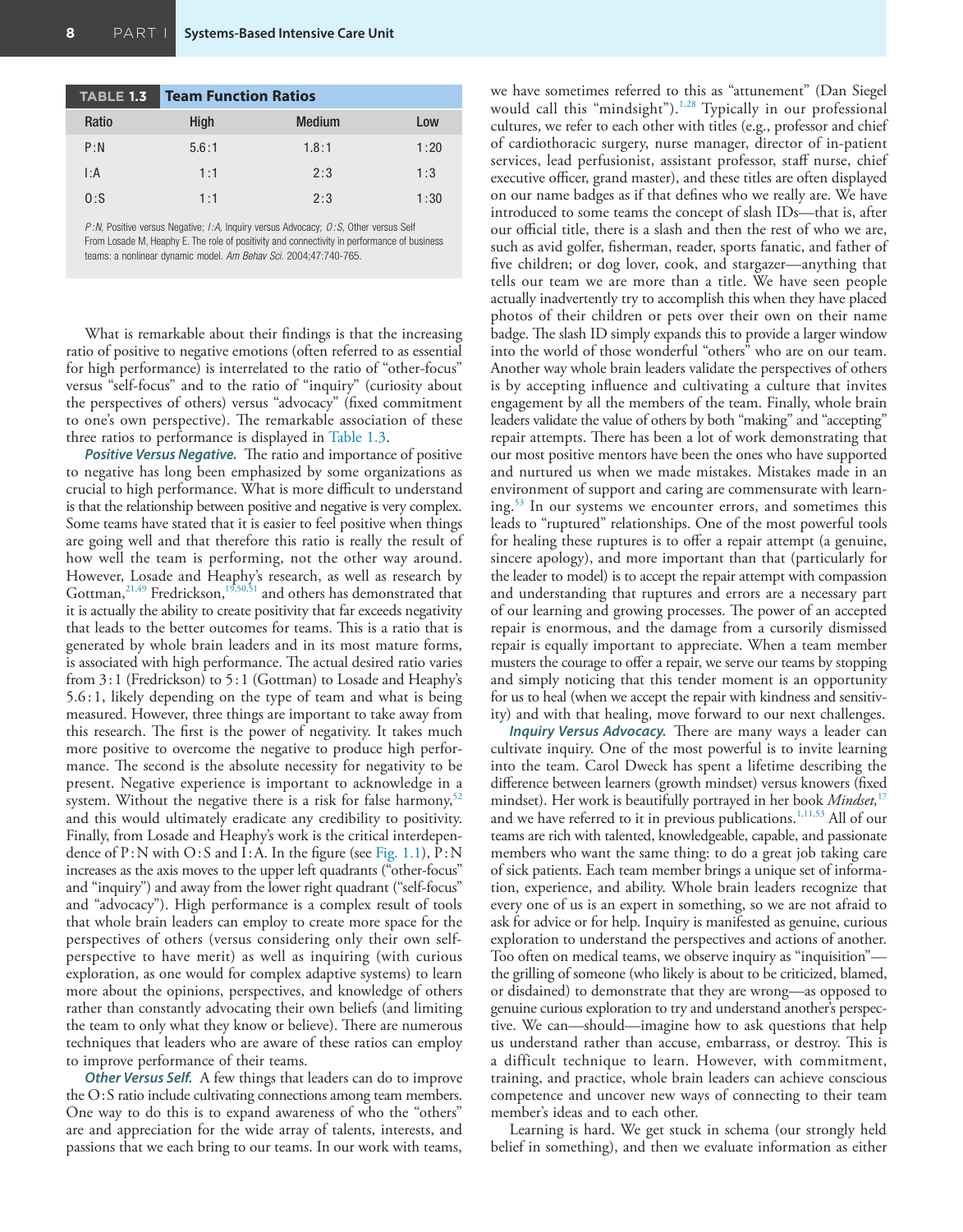correct (it validates our belief) or as incorrect (it contradicts our belief). Ironically we can often find validation in the literature to support our strongly held beliefs; there is almost always a study to support or to contradict what we want to believe is true. Inquiry permits us to practice finding alternative information and other ways of managing a difficult problem. Inquiring leaders expand rather than contract the scope of their team's repository of possibilities and create opportunities that are flexible, adaptive, coherent, energized, and stable. In this sense, whole brain leaders promote the very nature of complex adaptive systems and permit growth, change, and learning, and with that, joy and positivity that lead to high performance.

Awareness of the impact of positivity, inquiry, and valuing the experience of others is a key ingredient for developing team resonance versus dissonance. Teams have an emotional culture<sup>54</sup> that whole brain leaders are attentive to. Emotional culture influences employee satisfaction, burnout, teamwork, and even hard measures such as financial performance and absenteeism. Positive emotions are consistently associated with better performance, quality, and customer service. Negative emotions such as group anger, sadness, fear, and the like usually lead to negative outcomes, including poor performance and high turnover.<sup>[54](#page-10-29)</sup> Most people can generally distinguish as many as 135 different emotions, and even when this is occurring at a level below conscious awareness, these emotions can greatly affect how we feel or behave. We are all greatly influenced by what is happening around us through our mirror neurons.<sup>[55](#page-10-30)</sup> Our ability to "attune" to the energy in our environment is what has helped to keep us "safe" through evolution. Notice your ability to be aware when you walk into a room of what the "energy" is in that room—is it safe, or tense, or joyful? Whole brain leaders remain attuned to and understand the importance of emotions such as joy, love, anger, fear, and sadness. These emotions become a valuable "dipstick" for team performance for leaders who are able to cultivate access to them.

# **Create Vision (Discover the "And")**

Some of the best work we have encountered on teamwork relates to the importance of discovering the shared purpose and meaning for the team.[30](#page-10-31) There are many ways for leaders to do this, and in the most effective circumstances, the shared mission is real and meaningful for all team members. This means that leaders cannot simply insert their vision as the team vision. The team vision needs to be crafted and constructed through exploration and understanding of what the organization is uniquely positioned to produce and what the team members value. All programs that deliver care to children with critical heart disease want to be "excellent," but excellence is a very general word and can manifest differently in a variety of programs. Some programs may define excellence as uniqueness, emphasizing techniques or procedures that they offer and in which they truly excel. Others may point to the volume of cases they perform and their outcomes for those cases (measured as Society of Thoracic Surgeons outcomes). Other programs may consider the nature of the procedures they perform and how they produce outcomes with best long-term quality of life. Finally, some programs may consider excellence to be manifested as being a truly great place in which to work (e.g., a J.D. Power top 100 place to work). Collins addresses this in his book, *Good to Great,* when he describes the "hedgehog principle." Basically, the hedgehog is really good at rolling up into a ball to protect itself. No animal is better at protecting itself in this manner from being eaten by

predators. Collins encourages organizations to also discover what they are uniquely positioned and resourced to be great at. Every organization, every team, can be exceptional at something, but discovering that something takes time, effort, and whole brain leadership. We like to think of it as "discovering the *and*" as portrayed in this link ([https://www.youtube.com/watch?v](https://www.youtube.com/watch?v=srHDgimlgTQ)=srHDgimlgTQ). We all want and expect to be excellent. Be aware that excellence is different than perfect. Excellence is a process that we can control. Perfection is an outcome that is not only out of our control but also impossible to attain. Wherever you see a commitment to perfection, as opposed to excellence, you will find shame and often the consequences of shame, which include blame, dishonesty, and unhappiness—all leading to poor performance. Discovering the "and" invites teams to be more than excellent and to encourage development of the team's "hedgehog product." It is a way for a team to develop uniqueness that is authentic and linked to its core strengths and talents. These teams discover how they are both "excellent at providing children's heart care" *and*. … The "and" is what else they do or offer that is unique and that distinguishes them. Great teams discover this additional area for performance around which they are able to be truly great. Whole brain leaders mine for uniqueness and authenticity to help craft organizational excellence by harnessing the strengths of the organization to a shared mission and purpose that is meaningful and achievable for the team. This generates *system esteem* and ultimately high performance.

#### **Commitment**

No matter where you work and what team you work with, the very nature of delivering care to neonates, infants and children, and adults with complex congenital heart disease is hard, unpredictable, and fraught with challenge. Plans do not always work out the way we hope, the team may encounter "clusters" of bad outcomes, or fractures in relationships from disagreements. The major difference between resonant and dissonant teams is that resonant teams find a way to work through these difficulties as a natural part of being in relationship. Members of resonant teams know—they have trust—that no matter what, their team will stand by them. Team members remain *committed* to the team and to each other, even (especially) when times are challenging. Ultimately, the best teams find ways to work through these times without destroying each other or disintegrating the team. They look at problems as challenges that all members can address, not as people who need to be "fixed" or removed. Research on relationships has emphasized the importance of commitment,  $56,57$  and teams are complex, adaptive relationships. There is likely no problem a team cannot solve if the team members view the problem as the challenge as opposed to each other as the challenge. Unfortunately, when caught up in the "amygdala hijacking" of intense difficulties, people tend to revert to some of their more primitive "survival" styles (exhibiting their strengths as overused) such as those outlined as dissonant styles earlier in this chapter, and most commonly this appears as blame (others do not count, "I need to protect myself") or super reasonable (people do not matter—only patients matter which by the way is wrong. People do matter, and if we do not attend to our ability to work well together and support one another, the patients will suffer). However, you may recognize any or all of the dissonant coping styles, and simply being able to recognize them might be helpful. These styles tend to appear during times of stress, and they can also be simply termed "stress stances"—they are postures we exhibit when we become anxious and stressed.<sup>[26,58](#page-10-33)</sup>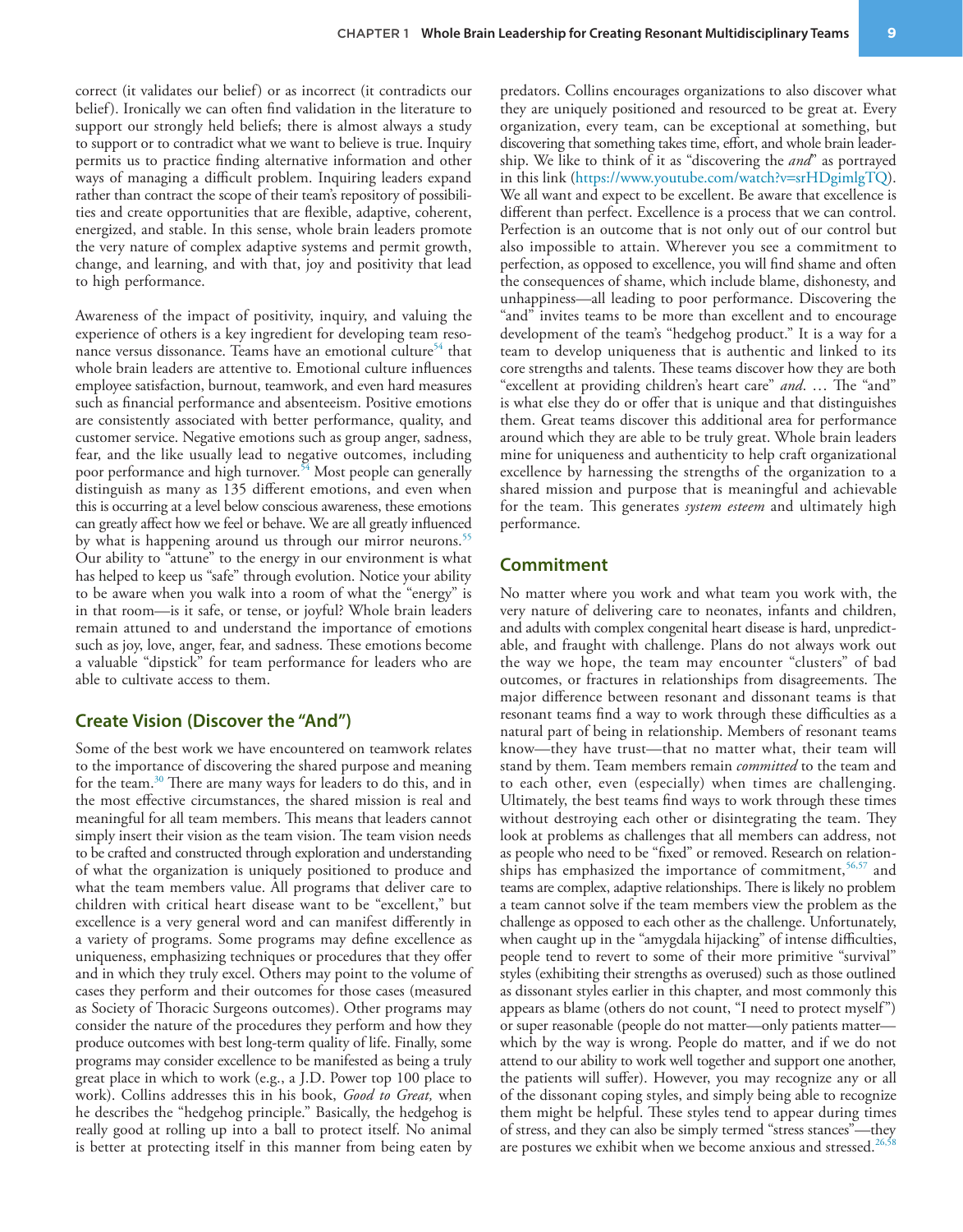Whole brain leaders first need to recognize within themselves which of these coping styles they are most likely to adopt and simply acknowledge that when they are beginning to use this style, it is an indicator that they, too, are feeling stressed. It is a very useful *early warning sign*. They may also recognize these coping styles in members of the team and know that those team members are feeling stressed. If the team can become educated in this phenomenon, then the team can likely move from unconscious to conscious incompetence. (Nothing changes—the stress stances are still present—but they can now be named [what we name we tame] and acknowledged—not as something "wrong" with people, but rather as indicators that these team members feel stressed or anxious.) Tools for managing these situations are abundant and can be cultivated by whole brain leaders who appreciate the reality that their teams are composed of people and that people have needs and emotions and that people are not machines and cannot be managed like a mechanical system.

Among the tools that we have found helpful is to *solve the moment, not the problem.* It is often likely that the problem is bigger than the moment and will require an energized, engaged, and fully resourced team to be curious and open to potential solutions. (Dan Siegel refers to this state as COAL—Curious, Open, Accepting [the problem is the problem and it is here; the root of unhappiness is wanting things to be different than they are], and Loving [meaning have compassion for oneself and others on the team as learners, who, when they can, will try to do better].) The moment is more manageable and can be addressed with dialogue that simply acknowledges that the members of the team are wishing for something to be different.

One way to dialogue is to learn techniques for Nonviolent Communication.<sup>25</sup> These techniques can transform the way members of a team converse with one another around difficult situations. There are other methods for communicating that are taught in workshops on *Crucial Conversations, TeamSTEPPS, Cockpit Resource Management,* and a variety of communication tools. Regardless of which ones the team chooses, going through these trainings together is a growing and learning process that can be more valuable than the techniques themselves. Regardless of which techniques the team chooses to learn, however, the most important tool to implement is genuine caring and compassion for each member of the team.<sup>59,60</sup> Without this level of caring, tools are simply techniques that have no magic or soul.

Many problems that occur in our profession are unavoidable patients bring us incredible challenges, and not all of these challenges are surmountable. All our team members come from differing backgrounds (cultural, family, and professional training). As leaders, we can help our team understand this and try not to take it personally. We can begin to see our organizations, not as problems to be solved, but rather as mysteries to be explored. When we fail, it is not because we are bad doctors. We simply had a bad outcome. This is how teams can try to stay connected. Commitment is staying connected as a team: through better and through worse, through sickness and in health, through paralyzed hemidiaphragm and recurrent arch obstruction.

# **Promote Work-Life Balance**

Many of us trained in a time of relentless emphasis on work. It still is commonplace to attend a medical meeting and have a colleague ask, "Are you busy?" We rarely respond by saying, "No, I'm trying to spend more time with my family." It is a cultural value in our profession to be busy. How often do you think of taking a day off to spend doing something unrelated to work? And when you do, how do you feel about it? Guilty? Refreshed? Embarrassed? Secretive? Just notice. Whole brain leadership requires the ability to access emotions (attuning to both one's own emotions and the emotions of the team—mindsight) and to value them as important and meaningful. There is a younger generation arriving at our workplace—physicians and other health care professionals who may not share our cultural value of "busyness" as the proper spelling of our "business." Leadership for the future will likely need to find a way to tap into flexible, adaptive, coherent, energized, and stable ways to link this emerging culture with our goals for our teams. There is ample research documenting that work and life cannot be "balanced," but they can be *integrated* through *choice* into a life that is intentional, rewarding, and perfectly suited to how we want our individual lives to be. Leaders for the next generation of health care, particularly in the high-stakes, high-stress environment of managing patients with critical congenital heart disease will be obligated to emphasize ways to integrate work with life in some nonformulaic, individualized manner that attunes to the three elements demanding our attention mentioned at the beginning of this chapter: Self, Others, and Context. All three are valuable, important, and irrepressible. Honoring the needs of each creates balance, and ignoring any to the repeated exclusion of one over the others will create dis-ease. Whole brain leadership is a learning process that begins (and ends) with cultivation of the self, appreciation for others, and remarkable diligent attentiveness to context.

# **Selected References**

*A complete list of references is available on [ExpertConsult.com](http://expertconsult.com/).*

- 1. Ungerleider RM, Ungerleider JD, da Cruz EM, Ivy D, Jaggers J, eds. *The Seven Practices of Highly Resonant Teams*. Vol. 6. 1st ed. Pediatric and Congenital Cardiology, Cardiac Surgery and Intensive Care. London: Springer-Verlag; 2014:3423–3450.
- 8. Dickey J, Ungerleider RM. Teamwork: a systems-based practice. In: Gravlee GP, et al, eds. *Cardiopulmonary Bypass: Principles and Practice*. Philadelphia: Lippincott, Williams and Wilkins; 2007:572–588.
- 11. Ungerleider JD, Ungerleider RM. Improved Quality and Outcomes Through Congruent Leadership, Teamwork and Life Choices. *Prog Pediatr Cardiol*. 2011;32:75–83.
- 29. Dekker S. *Just Culture: Balancing Safety and Accountability*. Dorchester: Dorset Press; 2012.
- 47. Ungerleider RM. Whom does the Grail serve? *Ann Thorac Surg*. 2007;83:1927–1933.
- 48. Losade M, Heaphy E. The Role of Positivity and Connectivity in Performance of Business Teams: A Nonlinear Dynamic Model. *Am Behav Sci*. 2004;47:740–765.
- 54. Barsade S, O'Neill OA. *Manage Your Emotional Culture*. Harvard Business Review; 2016(January-February): p. 58-66.